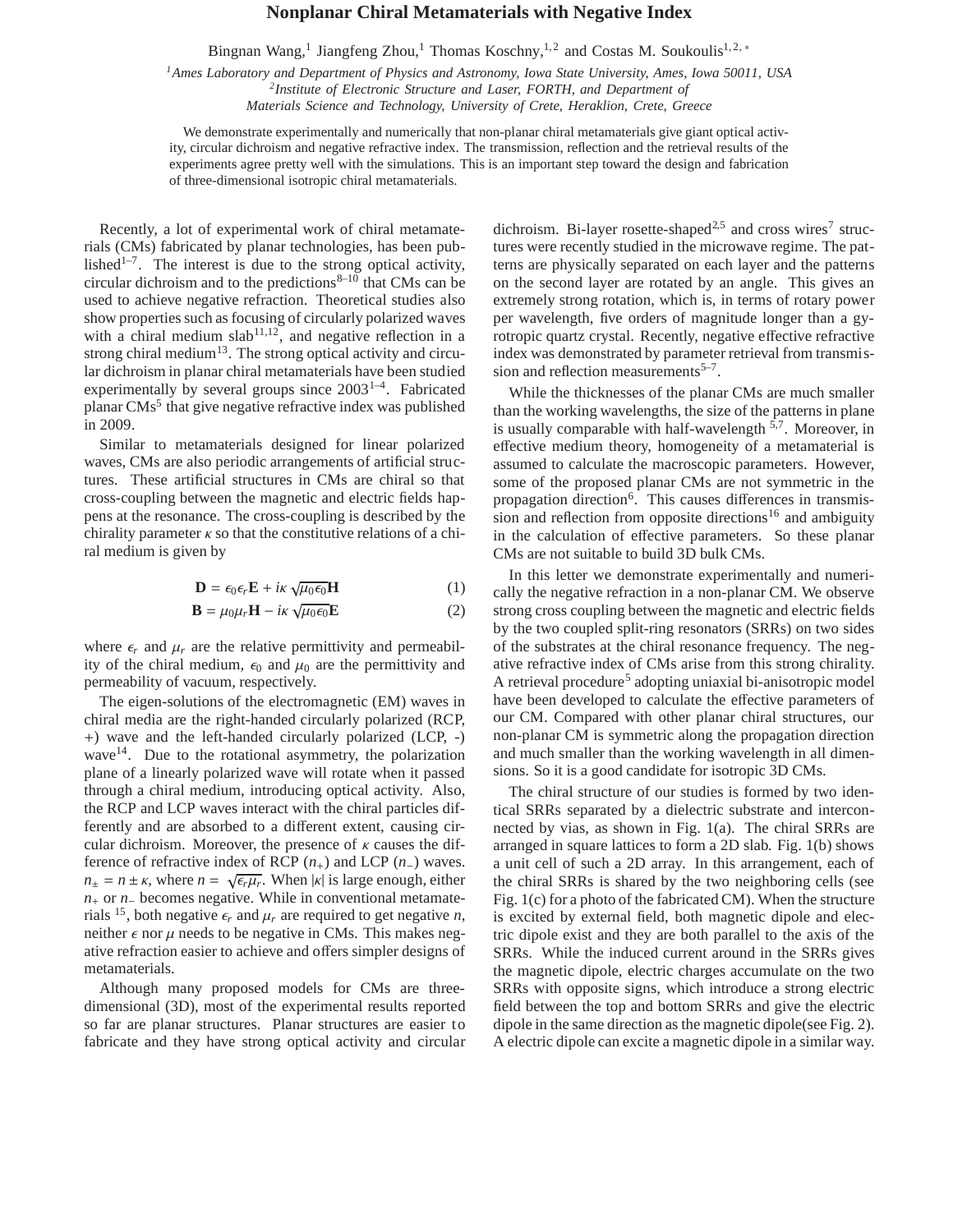

FIG. 1: (color online) (a) The structure of the chiral SRR. Please see text for dimensions. (b) A unit cell of the 2D CM, formed by four interlocked chiral-SRRs. (c) A photo of the fabricated CM.

This chiral design was proposed  $17-19$  to develop 3D isotropic CMs  $^{19}$ . By arranging the chiral SRRs in cubic (fcc) Bravais lattices, a bi-isotropic medium can be obtained. By calculating the susceptibility parameters, including the chiral parameter  $\kappa$ , by Lorentz local field theory, the medium is shown to provide negative refraction over a frequency band. In this letter, we study a single layer of the CM made of chiral SRRs and demonstrate both numerically and experimentally the strong optical activity and circular dichroism, and negative refraction. This is an important step toward the design and characterizations of 3D isotropic CMs.

The chiral structures are fabricated on the two sides of FR-4 printed circuit boards (PCBs), with a relative dielectric constant of  $\epsilon_r = 3.76$  with loss tangent 0.0186 and thickness of 1.6 mm. The metal structures are built on copper with a thickness of  $36 \mu m$ . The SRRs are 2-gap split rings with an identical gap width of 0.3 mm. The inner radius of the rings is 1.25 mm and the outer radius is 2.25 mm. The SRRs on opposite sides of the board are connected by vias with a diameter of 0.5 mm. The distance between adjacent rings is 8 mm. The sample is fabricated by 50 strips with 26 cells each, which are then interlocked to form a slab of size  $208$  mm  $\times$   $208$  mm of the chiral metamaterial. The picture of the sample is shown in Fig. 1(c).

A vector network analyzer (Agilent E8364B) and a pair of standard gain horn antennas are used to perform the transmission and reflection measurements. Since the signals from the horn antennas are linearly polarized, four transmission components  $T_{xx}$ ,  $T_{xy}$ ,  $T_{yx}$  and  $T_{yy}$  and four reflection components  $R_{xx}$ ,  $R_{xy}$ ,  $R_{yx}$  and  $R_{yy}$  are measured<sup>20</sup> in our experiments. Then, the circular transmission coefficients<sup>21</sup>,  $T_{++}$ ,  $T_{-+}$ ,  $T_{+-}$  and *T*−−, and reflection coefficients *R*++, *R*−<sup>+</sup>, *R*<sup>+</sup><sup>−</sup> and *R*−− are converted from the linear coefficients<sup>7</sup>.

Fig. 3(a) and (b) show the simulated and measured transmission coefficients as a function of frequency. There is ob-



FIG. 2: (color online) The surface current distribution of the SRR near resonance. The circulating current forms a magnetic dipole, causes the opposite charge accumulation on the bottom SRR (+) and the top SRR (-) and forms an extra electric dipole (see green straight arrow).



FIG. 3: (color online) The transmission and reflection amplitudes for LCP and RCP (top panel), the azimuth rotation angle for linearly polarized waves (middle panel) and the ellipticity (bottom panel). Simulation results are shown on the left column and experiment results are shown on right column.

vious difference (about 5 dB) in  $T_{++}$  and  $T_{--}$  around the resonance. The reflection coefficients  $R_{+-} = R_{-+} = R$ , since the impedances for RCP and LCP waves are identical. The cross coupling transmission *T*−<sup>+</sup> and *T*+<sup>−</sup> are negligible and they are not shown. While the simulation curves are smooth off the resonance, there are a lot of noise in the experimental curves. This is mainly due to the scattering from the surroundings and multiple reflections between the horn antennas and the sample. Also, the resonance frequency in experiment is about 0.1 GHz lower than the resonance frequency in simulation. This is not surprising since the parameters, particularly the dielectric constant of the PCB, may not be accurate in our frequency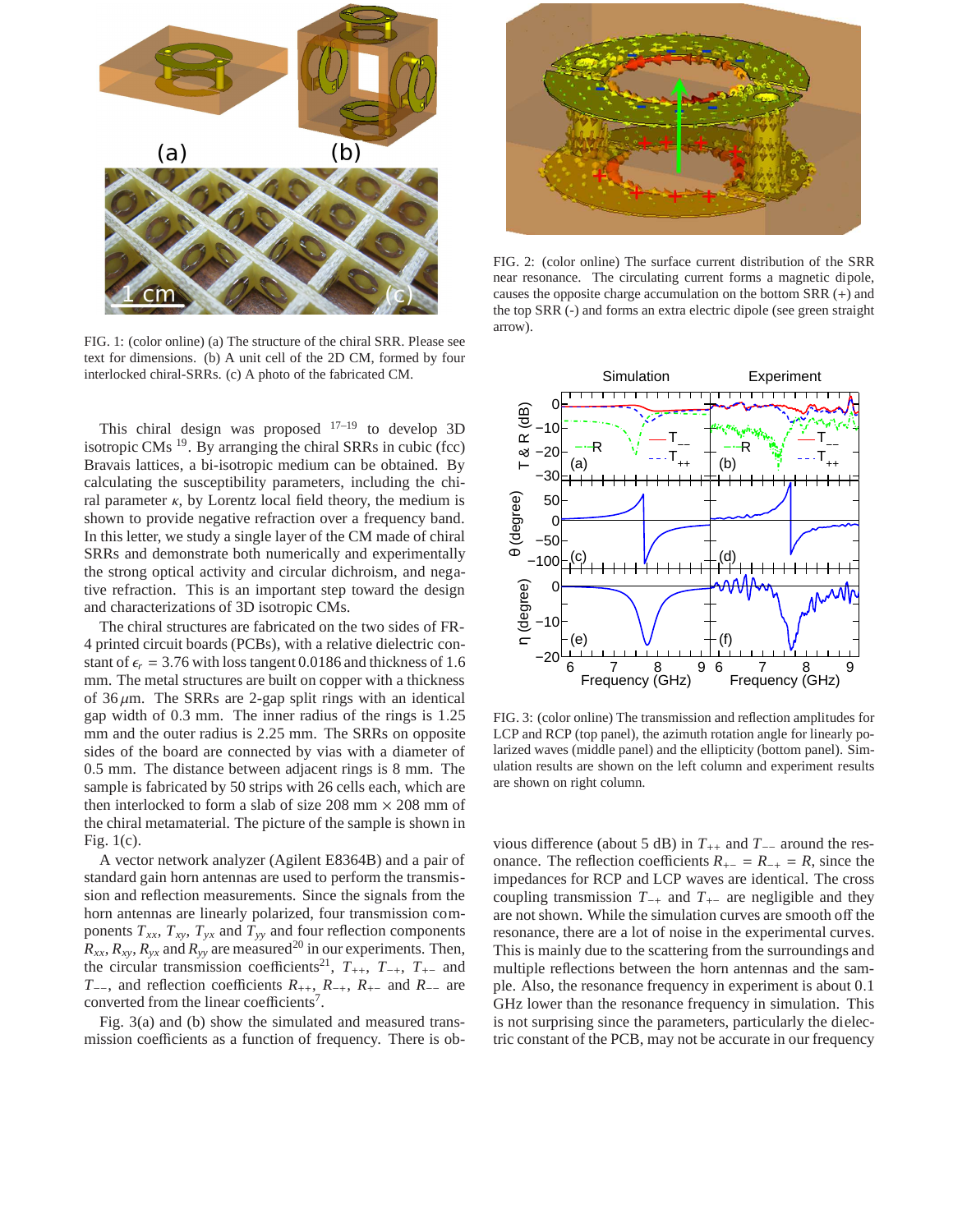

FIG. 4: (color online) The retrieved effective parameters of the chiral metamaterial. The effective index of refraction *n* together with the chiral parameter  $\kappa$  (top panel), the index of refraction for the two circularly polarized waves *n*<sup>+</sup> (middle panel) and *n*<sup>−</sup> (bottom panel). Simulation results are shown on the left column and experiment results are shown on the right column.

range.

Use the standard definition for the polarization azimuth rotation,  $\theta = \frac{1}{2} [\arg(T_{++}) - \arg(T_{--})]$ , we calculated the polarization changes of a linearly polarized waves incident on our chiral structure. The ellipticity,  $\eta = \frac{1}{2} \sin^{-1} \left( \frac{|T_{++}|^2 - |T_{--}|^2}{|T_{++}|^2 + |T_{--}|^2} \right)$  $\frac{|T_{++}|^2-|T_{--}|^2}{|T_{++}|^2+|T_{--}|^2},$ which is a measure of circular dichroism, is also calculated. The simulated and measured azimuth rotation  $\theta$ , and the ellipticity  $\eta$ , are presented in Fig. 3 (c)-(f), respectively. At the resonance, the azimuth rotation reaches a maximum of around

- <sup>∗</sup> Electronic address: soukoulis@ameslab.gov
- <sup>1</sup> A. Papakostas, A. Potts, D. M. Bagnall, S. L. Prosvirnin, H. J. Coles, and N. I. Zheludev, *Phys. Rev. Lett.* **90**, 107404 (2003).
- <sup>2</sup> A. V. Rogacheva, V. A. Fedotov, A. S. Schwanecke, and N. I. Zheludev, *Phys. Rev. Lett.* **97**, 17740 ( 2006).
- <sup>3</sup> M. Kuwata-Gonokami, N. Saito, Y. Ino, M. Kauranen, K. Jefimovs, T. Vallius, J. Turunen, and Y. Svirko, *Phys. Rev. Lett.* **95**, 227401 ( 2005).
- <sup>4</sup> M. Decker, M. W. Klein, M. Wegener, and S. Linden, *Opt. Lett.* **32**, 856 (2007).
- <sup>5</sup> E. Plum, J. Zhou, J. Dong, V. A. Fedotov, T. Koschny, C. M. Soukoulis, and N. I. Zheludev, *Phys. Rev. B* **79**, 035407 (2009).
- <sup>6</sup> S. Zhang, Y. Park, J. Li, X. Lu, W. Zhang, and X. Zhang, *Phys. Rev. Lett.* **102**, 023901 (2009).
- 7 J. Zhou, J. Dong, B. Wang, Th. Koschny, M. Kafesaki, and C. M. Soukoulis, *Phys. Rev. B* (to be published).
- <sup>8</sup> S. Tretyakov, I. Nefedov, A. Sihvola, S. Maslovski, and C. Simovski, *J. Electromagnetic Waves Applications 17, 695 (2003).*

−100◦ . Meanwhile, the ellipticity is also the largest (−17◦ ), meaning a linearly polarized wave is strongly distorted and becomes elliptical.

Fig. 4 shows the retrieved effective parameters of the CM. We see that the effective refraction index for RCP wave  $n_+$ shows strong response at the resonance (∼7.7 GHz) and goes negative above the resonance (Fig. 4(a) and (b)) while *n*<sup>−</sup> changes only slightly and is positive in all the frequency range (Fig. 4(c) and (d)). The  $\epsilon_r$  and  $\mu_r$  are not both negative in the same frequency (not shown), which is the signature of conventional negative index metamaterials.  $\epsilon_r$  is positive and  $\mu_r$ is negative at the resonance frequency 7.7 GHz. The negative index here is due to a relatively large chiral parameter  $\kappa$ , and a small value of *n* at the resonance (see Fig. 4(e) and (f)). The negative index has a minimum of around 1.7 with a figure of merit about 2. The peak of the imaginary part of the index of refraction comes from the strong absorption in the PCB substrate at the resonance. The loss can be reduced significantly when a low-loss substrate can be used.

In summary, the electromagnetic properties of the nonplanar CM composed of chiral SRRs have been studied. Very strong optical activity, as well as circular dichroism can be achieved with the metamaterial. Moreover, negative index of refraction is obtained by both numerical simulations and experimental measurement. A 3D bulk medium can be fabricated by stacking layers of this CM together. Eventually 3D isotropic CMs, with negative refraction due to chirality, can be obtained.

Work at Ames Laboratory was supported by the Department of Energy (Basic Energy Sciences) under contract No. DE-AC02-07CH11358. This work was partially supported by the Department of Navy, office of the Naval Research (Grant No. N00014-07-1-0359), European Community FET project PHOME (Contract No. 213390) and AFOSR under MURI grant (FA 9550-06-1-0337).

- 9 J. B. Pendry, *Science* **306**, 1353, 2004.
- <sup>10</sup> S. Tretyakov, A. Sihvola, and L. Jylh, *Photonics and Nanostructures - Fundamentals and Applications* **3**, 107 (2005).
- <sup>11</sup> C. Monzon and D. W. Forester, *Phys. Rev. Lett.* **95**, 123904 (2005).
- <sup>12</sup> Y. Jin and S. He, *Opt. Express* **13**, 4974 (2005).
- <sup>13</sup> C. Zhang and T. J. Cui, *App. Phys. Lett.* **91**, 194101 (2007)
- <sup>14</sup> J. A. Kong, *Electromagnetic wave theory* (Cambridge, 2000)
- <sup>15</sup> C. M. Soukoulis, S. Linden, and M. Wegener, *Science* **315**, 47 (2007).
- <sup>16</sup> V. A. Fedotov, P. L. Mladyonov, S. L. Prosvirnin, A. V. Rogacheva, Y. Chen and N. I. Zheludev, *Phys. Rev. Lett.* **97**, 167401 (2006)
- <sup>17</sup> J. D. Baena, L. Jelinek, and R. Marqués, *Phys. Rev B* **76**, 245115 (2007).
- <sup>18</sup> R. Marqués, L. Jelinek, and F. Mesa, *Microwave Opt. Technology Lett.* **49**, 2606 (2002).
- <sup>19</sup> L. Jelinek, R. Marqués, F. Mesa, and J. D. Baena, *Phys. Rev. B* **77**, 205110 (2008).